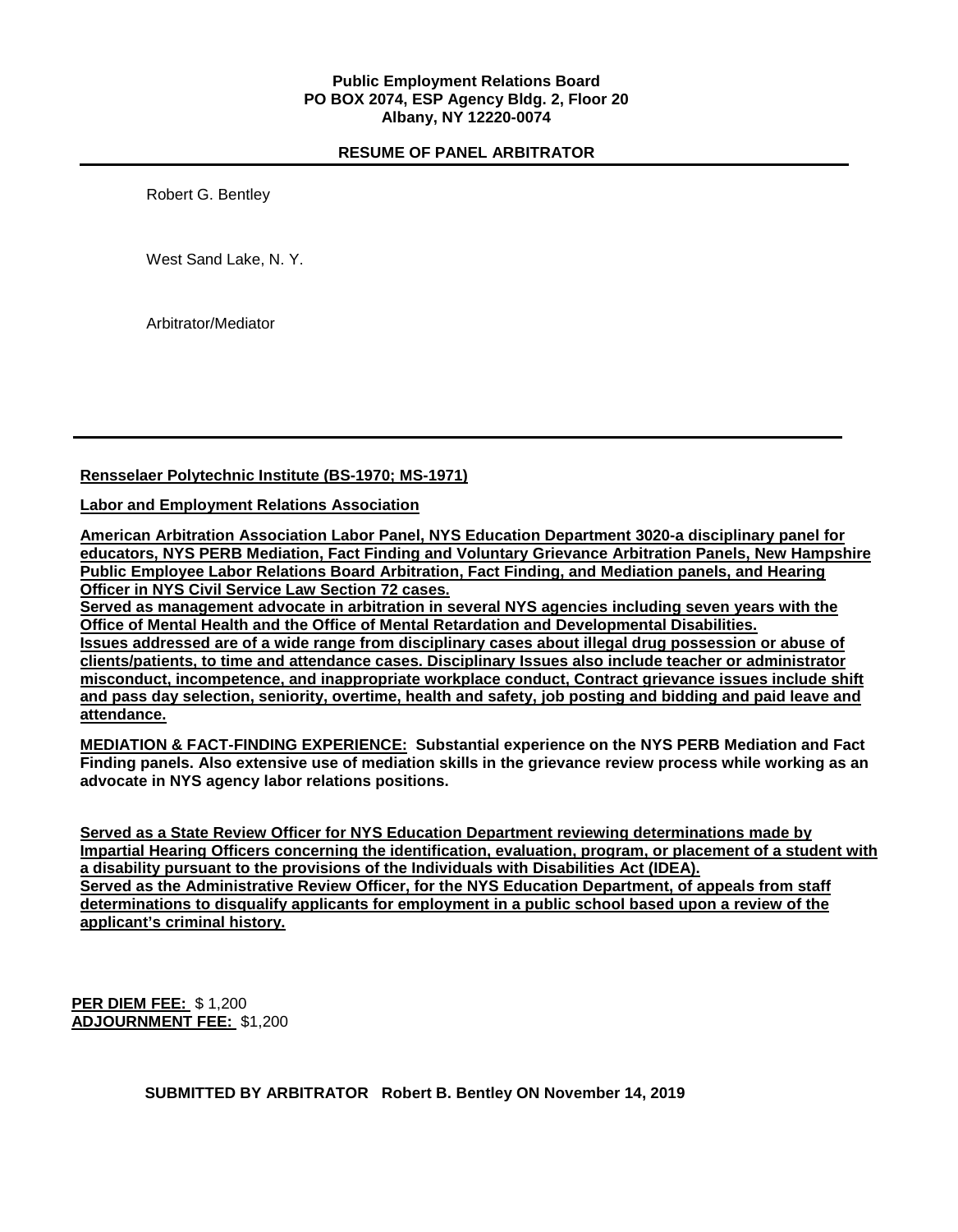#### **Public Employment Relations Board PO BOX 2074, ESP Agency Bldg. 2, Floor 20 Albany, NY 12220-0074**

# **BILLING DISCLOSURE STATEMENT**

### ARBITRATOR'S NAME: Robert G. Bentley

The following is a description of my fees and expenses:

## A) HEARING TIME.

- (1) My per diem is \$1,200 for each day or any part thereof spent hearing a case.
- $(2)$  If a hearing day exceeds  $8$  hours, I charge:
	- a second full per diem X a prorated per diem
		- no additional charge other (describe) :
- (3) Additional comments:

# B) STUDY TIME.

- (1) I charge \$1,200 for each day spent in preparation of the opinion and award.
- (2) This charge will be prorated for partial days devoted to such preparation.
- (3) Additional comments:

## C) TRAVEL TIME AND EXPENSES.

(1) When travel time plus hearing time exceeds  $8$  hours in a calendar day:

Not applicable (no additional charge)

X I charge as follows (describe): a prorated per diem

(2) I charge for actual, travel-related expenses incurred in connection with the case X YES .

Where appropriate, a mileage charge for auto travel will be billed at:

X Prevailing IRS rate

(3) When the scheduled hearing day(s) requires an overnight stay:

XThere is no charge, other than for lodging and subsistence.

I charge as follows (describe):

(4) Additional Comments: